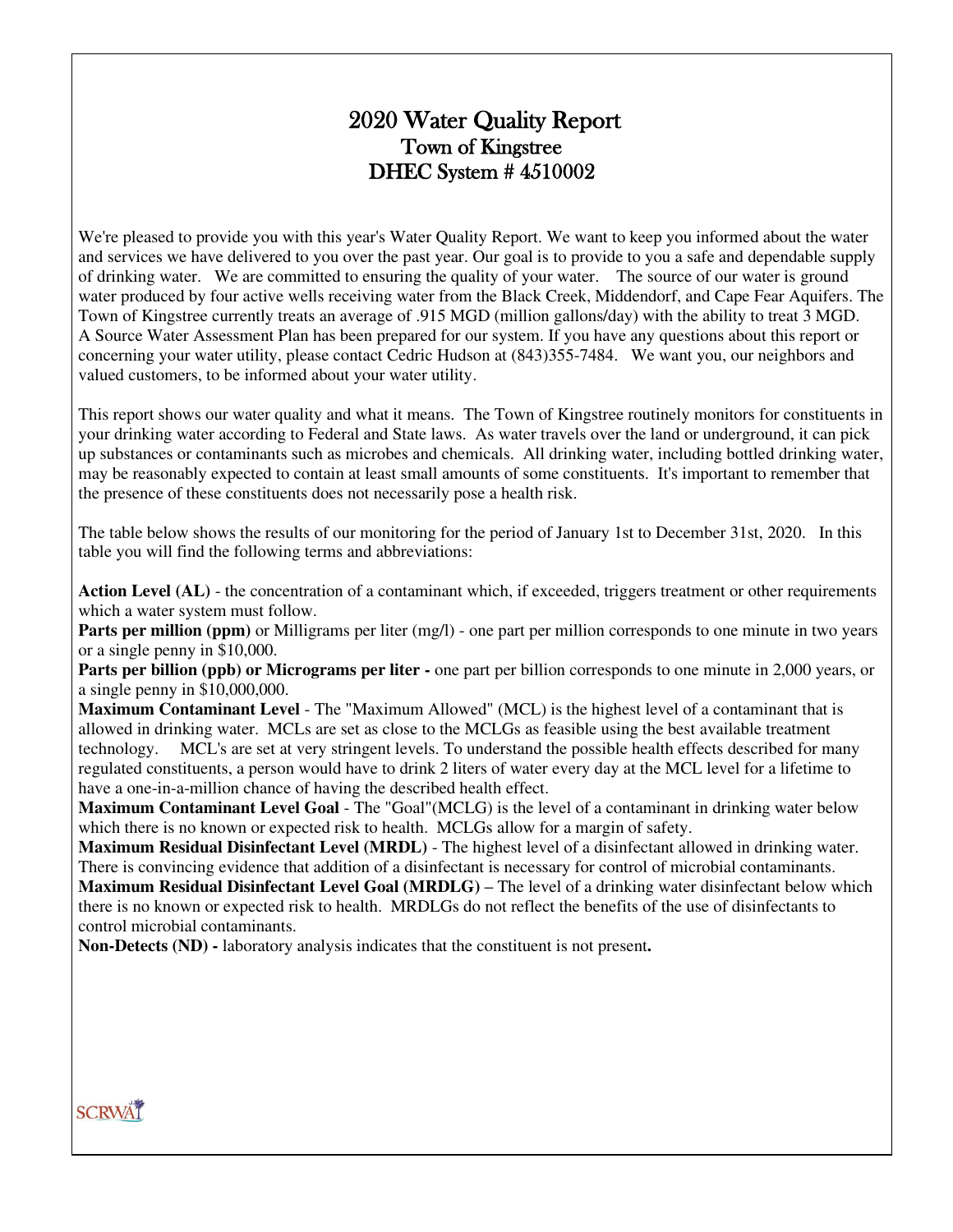### **Town of Kingstree #4510002**

### **LEAD and COPPER TEST RESULTS**

| Contaminant    | <b>Violation</b><br>Y/N | 90 <sup>th</sup><br>percentile | Unit<br><b>Measurement</b> | <b>MCLG</b> | Action<br>Level | <b>Sites</b><br>over<br>action<br>level | <b>Likely Source of Contamination</b>                                                                        |
|----------------|-------------------------|--------------------------------|----------------------------|-------------|-----------------|-----------------------------------------|--------------------------------------------------------------------------------------------------------------|
| Copper<br>2018 | N                       | 0.075                          | ppm                        | 1.3         | 1.3             | $\Omega$                                | Corrosion of household plumbing<br>systems; erosion of natural deposits; leaching<br>from wood preservatives |
| Lead<br>2018   | N                       | 2.40                           | ppb                        |             | 15              | $\Omega$                                | Corrosion of household plumbing systems;<br>Erosion of natural deposits.                                     |

### **REGULATED CONTAMINANTS**

#### **Coliform Bacteria**

| <b>Maximum</b><br>Contaminant<br><b>Level Goal</b>                       | <b>Total</b><br><b>Coliform</b><br><b>Maximu</b><br>m<br>Contami<br>nant<br>Level | <b>Highest</b><br>No. of<br><b>Positive</b> | Fecal<br>Coliform or<br>E.Coli<br><b>Maximum</b><br>Contaminan<br>t Level | <b>Total No. of</b><br><b>Positive E.Coli</b><br>or fecal<br>Coliform<br>samples | <b>Violation</b>            |              | <b>Likely Source of Contamination</b> |                                                    |
|--------------------------------------------------------------------------|-----------------------------------------------------------------------------------|---------------------------------------------|---------------------------------------------------------------------------|----------------------------------------------------------------------------------|-----------------------------|--------------|---------------------------------------|----------------------------------------------------|
| $\mathbf{0}$                                                             | 1 Positive<br><b>Monthly</b><br>sample                                            | 1.000                                       |                                                                           | $\mathbf{0}$                                                                     | $\mathbf N$<br>environment. |              | Natural present in the                |                                                    |
| <b>Disinfectants</b><br>and<br><b>Disinfection</b><br><b>By-Products</b> | <b>Collectio</b><br>n<br>Date                                                     | <b>Highest</b><br>Level<br><b>Detected</b>  | Range of<br><b>Levels</b><br><b>Detected</b>                              | <b>MCLG</b>                                                                      | <b>MCL</b>                  | <b>Units</b> | <b>Violation</b><br>(Y/N)             | <b>Likely Source</b><br>of<br><b>Contamination</b> |
| Total<br>Trihalomethanes<br>(TTHM)                                       | 2020                                                                              | <b>LRAA</b><br>28.00                        | 27.60-28.00                                                               | No goal for the<br>total                                                         | 80                          | ppb          | N                                     | By-product of<br>drinking water<br>disinfection    |
| Haloacetic<br>Acids<br>HAA5                                              | 2020                                                                              | <b>LRAA</b><br>7.13                         | 7.00-7.13                                                                 | No goal for the<br>total                                                         | 60                          | ppb          | N                                     | By-product of<br>drinking water<br>disinfection    |
| Chlorine                                                                 | 2020                                                                              | <b>RAA</b><br>0.66                          | $0.49 - 0.77$                                                             | <b>MRDL</b><br>4                                                                 | <b>MRDL</b><br>G<br>4       | ppm          | N                                     | Water additive<br>used to control<br>microbes      |

| <b>Inorganic</b><br><b>Contaminants</b> | <b>Collection</b><br>Date | <b>Highest</b><br>Level<br><b>Detected</b> | Range of<br><b>Levels</b><br><b>Detected</b> | <b>MCLG</b> | <b>MCL</b> | <b>Units</b> | <b>Violation</b><br>Y/N | <b>Likely Source of</b><br>Contamination                                                                                              |
|-----------------------------------------|---------------------------|--------------------------------------------|----------------------------------------------|-------------|------------|--------------|-------------------------|---------------------------------------------------------------------------------------------------------------------------------------|
| Nitrate<br>(measured at<br>Nitrogen)    | 2019                      | 0.036                                      | $0-0.036$                                    | 10          | 10         | ppm          | N                       | Runoff from fertilizer use;<br>Leaching from septic tanks;<br>sewage; Erosion of natural<br>deposits                                  |
| Fluoride                                | 2020                      | 2.20                                       | 1.20-2.20                                    | 4           | 4.0        | ppm          | N                       | Erosion of natural deposits;<br>Water additive which<br>promotes strong teeth;<br>Discharge from fertilizer<br>and aluminum factories |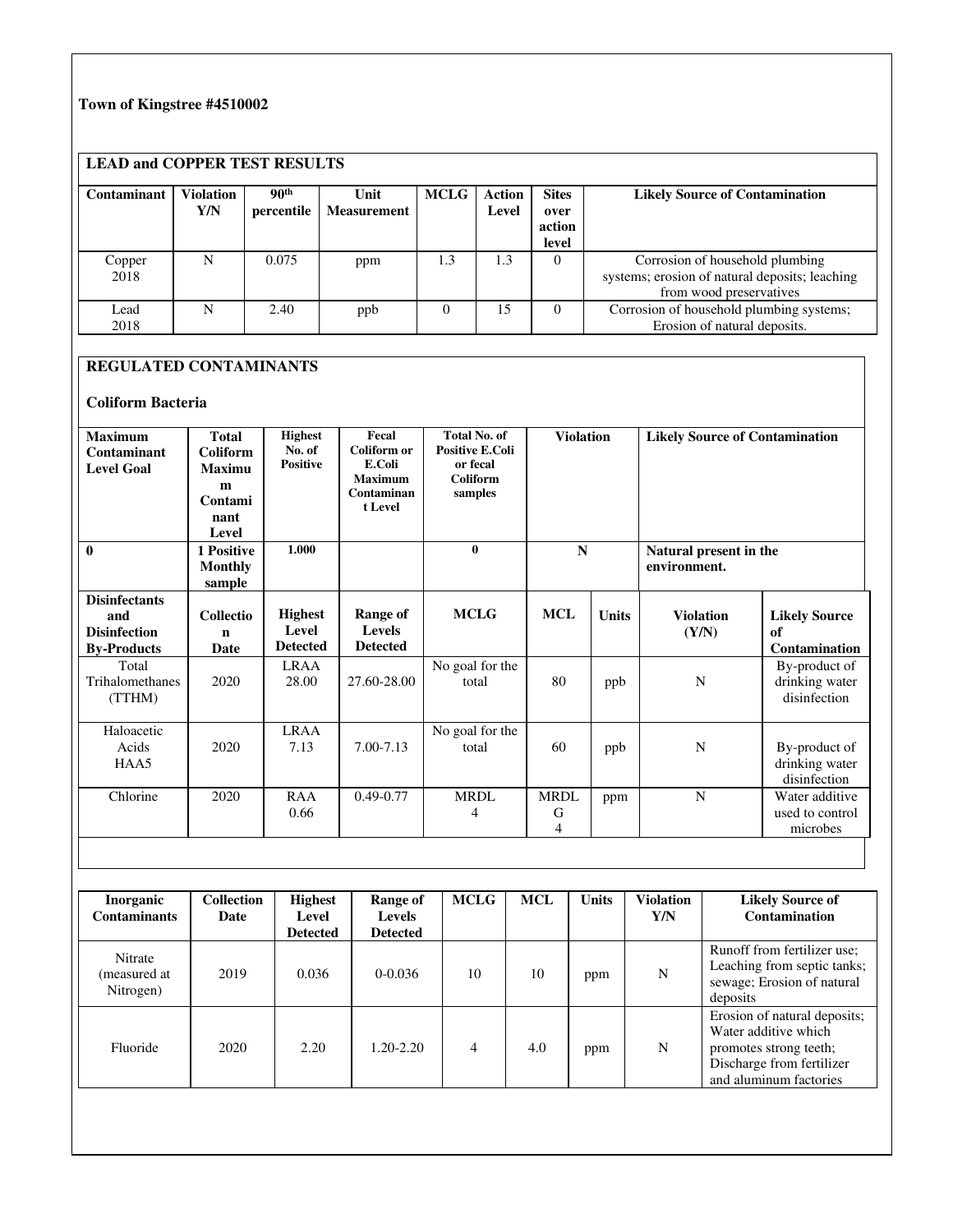| Antimony                                                                          | 2019               | 0.11                         | $0 - 0.11$                     | 6              | 6          | ppb   | $\mathbf N$ | Discharge from petroleum<br>refineries; fire retardants;<br>ceramics; electronics;<br>solder; test addition                                         |
|-----------------------------------------------------------------------------------|--------------------|------------------------------|--------------------------------|----------------|------------|-------|-------------|-----------------------------------------------------------------------------------------------------------------------------------------------------|
| Cadmium                                                                           | 2019               | 0.14                         | $0 - 0.14$                     | 5              | 5          | ppb   | N           | Corrosion of galvanized<br>pipes; Erosion of natural<br>deposits; Discharge from<br>metal refineries; runoff<br>from waste batteries and<br>paints. |
| Radioactive<br>contaminants                                                       | Collection<br>Date | Highest<br>level<br>Detected | Range of<br>Levels<br>Detected | <b>MCLG</b>    | <b>MCL</b> | Units | Violation   | Likely Source of<br>Contamination                                                                                                                   |
| Combined<br>Radium 226/228                                                        | 2019               | 0.627                        | $0 - 0.627$                    | $\overline{0}$ | 5          | pCi/L | N           | Erosion of natural deposits                                                                                                                         |
| Gross alpha<br>excluding radon<br>and uranium                                     | 2019               | 1.14                         | $0-1.14$                       | $\overline{0}$ | 15         | pCi/L | N           | Erosion of natural deposits                                                                                                                         |
| Synthetic<br>organic<br>contaminants<br>including<br>pesticides and<br>herbicides | Collection<br>Date | Highest<br>level<br>Detected | Range of<br>Levels<br>Detected | <b>MCLG</b>    | <b>MCL</b> | Units | Violation   | Likely source of<br>contamination                                                                                                                   |
| $Di(2-$<br>ethylhexyl)<br>phthalate                                               | 2019               | 1.4                          | $0-1.4$                        | $\mathbf{0}$   | 6          | ppb   | N           | Discharge from rubber and<br>chemical factories.                                                                                                    |
|                                                                                   |                    |                              |                                |                |            |       |             |                                                                                                                                                     |

| <b>Other Substances Monitored in Drinking Water</b> |                       |              |  |  |  |  |
|-----------------------------------------------------|-----------------------|--------------|--|--|--|--|
| NAME                                                | <b>REPORTED LEVEL</b> | <b>RANGE</b> |  |  |  |  |
|                                                     | ppm                   | Low - High   |  |  |  |  |
| 2020<br>Sodium                                      | .20                   | 66.0-120     |  |  |  |  |

#### **Coliform Bacteria**

#### **E. Coli**

Fecal Coliforms and E. Coli are bacteria whose presence indicates that the water may be contaminated with human or animal wastes. Microbes in these wastes can cause short-term effects, such as diarrhea, cramps, nausea, headaches, or other symptoms. They may pose a special health risk for infants, young children, the elderly and those with a compromised immune system.

|                       | $\sigma$ , $\sigma$ , $\sigma$ , $\sigma$ , $\sigma$ , $\sigma$ , $\sigma$ , $\sigma$ , $\sigma$ , $\sigma$ , $\sigma$ , $\sigma$ , $\sigma$ , $\sigma$ , $\sigma$ , $\sigma$ , $\sigma$ , $\sigma$ , $\sigma$ , $\sigma$ , $\sigma$ , $\sigma$ , $\sigma$ , $\sigma$ , $\sigma$ , $\sigma$ , $\sigma$ , $\sigma$ , $\sigma$ , $\sigma$ , $\sigma$ , $\sigma$ |                      |                                                                      |  |  |  |  |  |
|-----------------------|---------------------------------------------------------------------------------------------------------------------------------------------------------------------------------------------------------------------------------------------------------------------------------------------------------------------------------------------------------------|----------------------|----------------------------------------------------------------------|--|--|--|--|--|
| <b>Violation Type</b> | <b>Violation Begin</b>                                                                                                                                                                                                                                                                                                                                        | <b>Violation End</b> | <b>Violation Explanation</b>                                         |  |  |  |  |  |
| <b>MONITOR GWR</b>    | 10/01/2015                                                                                                                                                                                                                                                                                                                                                    | 2020                 | We failed to collect follow-up samples within 24 hours of learning   |  |  |  |  |  |
| TRIGGERED/            |                                                                                                                                                                                                                                                                                                                                                               |                      | of the total coliform-positive sample. These needed to be tested for |  |  |  |  |  |
| ADDITIONAL.           |                                                                                                                                                                                                                                                                                                                                                               |                      | fecal indicators from all sources that were being used at the time   |  |  |  |  |  |
| <b>MAJOR</b>          |                                                                                                                                                                                                                                                                                                                                                               |                      | the positive sample was collected.                                   |  |  |  |  |  |
|                       |                                                                                                                                                                                                                                                                                                                                                               |                      |                                                                      |  |  |  |  |  |

| <b>MONITOR GWR</b> | 06/03/2020 | 07/29/2020 | We failed to collect follow-up samples within 24 hours of learning   |
|--------------------|------------|------------|----------------------------------------------------------------------|
| TRIGGERED/         |            |            | of the total coliform-positive sample. These needed to be tested for |
| ADDITIONAL.        |            |            | fecal indicators from all sources that were being used at the time   |
| <b>MAJOR</b>       |            |            | the positive sample was collected.                                   |

### IMPORTANT NOTICE ABOUT YOUR DRINKING WATER

Elevated Fluoride Levels Detected in the Town of Kingstree Water System

\*This is an alert about your drinking water and a cosmetic dental problem that might affect children under nine years of age. At low levels, fluoride can help prevent cavities, but children drinking water containing more than 2 milligrams per liter (mg/l) of fluoride may develop cosmetic discoloration of their permanent teeth (dental fluorosis). The drinking water provided by the Town of Kingstree has a fluoride concentration of 2.20 mg/l.

 Dental fluorosis in its moderate or severe forms may result in a brown staining and or pitting of the permanent teeth. This problem occurs only in developing teeth, before they erupt from the gums. Children under nine should be provided with alternative sources of drinking water or water that has been treated to remove the fluoride to avoid possible staining or pitting of their permanent teeth. You may also want to contact your dentist about proper use by young children of fluoride-containing products. Older children and adults may safely drink the water.